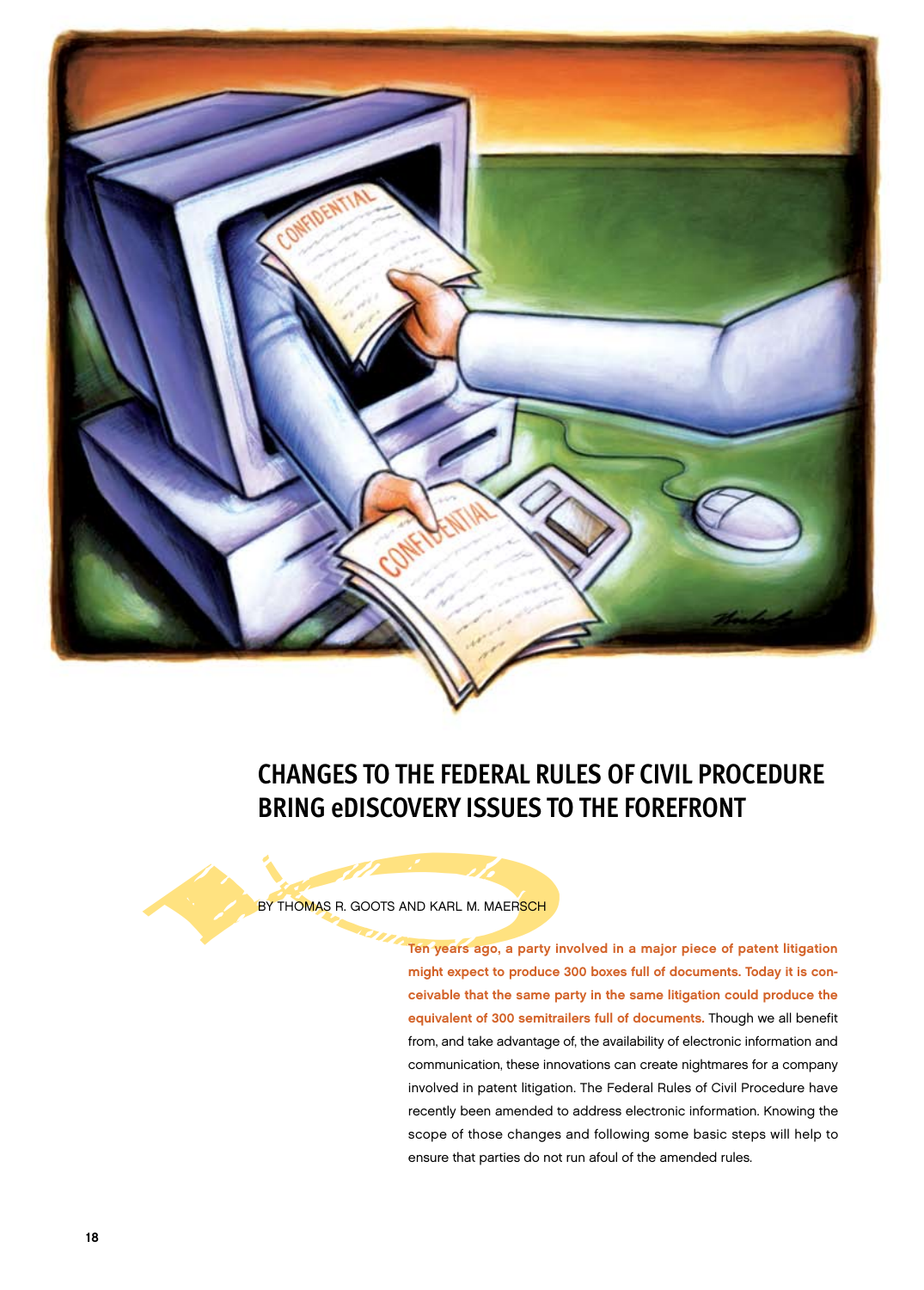On December 1, 2006, the Federal Rules of Civil Procedure were amended to specifically address eDiscovery issues. These rule changes were brought about by the realization that the discovery of electronic information presents problems which the discovery of paper documents did not. The revised rules explicitly refer to electronic data, which requires parties and the court to deal with these issues head-on, often at the outset of the case. This article provides an overview of the rule changes and contains a discussion of how to cope with the revised rules as a litigant.

## Advisory Committee on Civil Rules Investigates Problems With eDiscovery

At a conference in 1996, the Advisory Committee on Civil Rules (the "Committee") was advised of problems with computer-based discovery. The Committee set out to revise the rules in 1999. Between 2000 and 2004, the Committee sought input from bar organizations, attorneys, computer specialists, judges, and litigants regarding potential changes to the rules to deal with problems created by electronic documents and information.

Based on the input that was received, the Committee determined that there were three main differences between electronic information and paper documents. First, the volume of electronically stored information was exponentially greater than that of hard-copy documents. The Committee noted that large organizations maintain computer networks that can store terabytes of information, with one terabyte representing the equivalent of 500 million pages. In addition, the Committee noted that large organizations receive 250 to 300 million e-mail messages per month.

The second difference between electronic information and paper documents was that information stored electronically is subject to automatic processing by computers, which can overwrite or delete information as part of normal operation, often without the input (or even the knowledge) of the user. This creates issues regarding document destruction and document accessibility that the Committee needed to address. Third, the Committee recognized that electronic information can be incomprehensible when separated from the system or software that created it, which creates issues regarding accessibility.

Based on these three findings, and coupled with the fact that its study had shown that dealing with the discovery of electronic information was becoming more costly, burdensome, and time-consuming, the Committee determined that revisions to the Federal Rules of Civil Procedure were needed to address computer-based discovery. The revised rules were approved by the Supreme Court in April 2006 and went into effect on December 1, 2006.

# The Revised Federal Rules Affected SEVEN ASPECTS OF DISCOVERY

The changes to the Federal Rules can be grouped into seven main topics. First, the rules now explicitly provide for the discovery of computer-based information. Prior to the amendments, courts treated electronic documents and information as being within the definition of "data compilations" in Rules 26 and 34 and handled discovery of these materials in the same manner as that of paper documents. The revised rules provide for the discovery of "electronically stored information," which is defined as "writings, drawings, graphs, charts, photographs, sound recordings, images, and other data or data compilations stored in any medium from which information can be obtained." This differentiates discovery of electronic information from that of paper documents.

Second, revised Rule 26(f) requires the parties to discuss eDiscovery issues at the Rule 16 conference, which generally occurs soon after the defendant has filed its answer. At a minimum, the parties should discuss preserving discoverable information, disclosure of what electronically stored information each party has, the form of production for electronically stored information,

**The revised rules explicitly refer to electronic data, which requires parties and the court to deal with these issues head-on, often at the outset of the case.**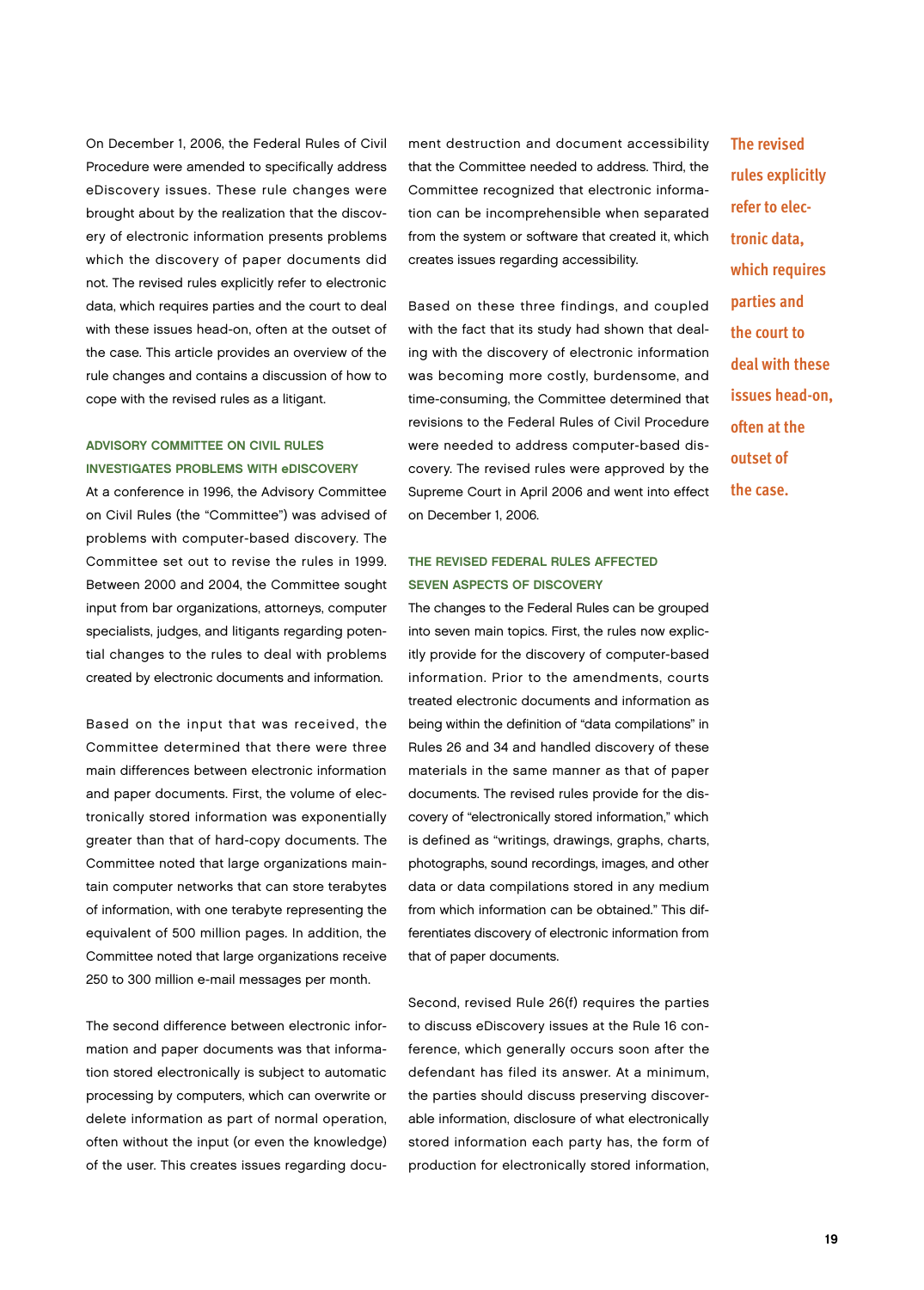and the consequences of inadvertent disclosure of privileged information. According to the Committee Notes to the revised rules, the purpose of these changes is to force the parties to discuss electronic discovery issues early in the case in order to minimize difficulties and disputes later.

Third, the revised Federal Rules invite the parties to reach agreements concerning privilege. According to the Committee Notes to Rules 16 and 26, this is a recognition that the amount of electronic data that must be reviewed prior to production can cause delay and expense as the parties try to avoid risk of waiver of a privilege. The Notes specifically mention "quick peek" agreements, where the responding party produces files for inspection without waiving privilege, and "clawback" agreements, where the receiving party must return any information that is later determined to be privileged.

Fourth, the requirement to produce electronic data focuses on whether the data is reasonably accessible. According to Rule 26(b)(2)(B), data from sources that are "not reasonably accessible," because of undue burden or cost, need not be produced. The revised rule codifies current case law that allows a requesting party to obtain discovery of data that is not reasonably accessible if "good cause" is shown. In that instance, however, the court may shift the costs of making the data accessible from the producing party to the requesting party. The accessibility of data often turns on the media on which it is stored. Examples of "accessible data" are active, online data stored on drives and near-line data stored on optical disks. Examples of "inaccessible data" are backup tapes intended for disaster recovery, legacy data remaining from systems no longer in use, and deleted data that remains in fragmented form.

Fifth, the revised rules allow the requesting party to specify the format of production for electronically stored information. Revised Rule 34(b) allows the responding party to object to the requested form, but the data must be produced in a form that is "ordinarily maintained" or "reasonably usable." A party should expect that if the data on its system is in searchable format, the party seeking discovery of that information will request that it be produced in the same searchable format.

Sixth, the revised rules address sanctions for the destruction of electronically stored information. Revised Rule 37(f) provides a safe harbor for information lost as a result of the routine, good-faith operation of an electronic information system. This change is intended to recognize that a distinctive feature of computer systems involves the routine modification, overwriting, or deleting of information in normal use. With respect to this revision, the Committee Notes provide that whether good faith exists will depend on factors such as the reasonableness of the litigation hold on document destruction put in place by the party, the steps taken to comply with a court order, and the steps taken to comply with the agreement of the parties on preservation. However, a party is not permitted to exploit routine operation of a computer system in order to destroy potentially relevant data.

Seventh, revised Rule 45 applies all of the changes discussed above regarding discovery between parties, such as accessibility, privilege, form of production, and destruction issues, to subpoenas issued to nonparties.

### THE DUTY TO PRESERVE DISCOVERABLE INFORMATION

While many of these rule changes impact aspects of discovery normally handled by outside counsel, several areas of change point to the need for companies to have an understanding of how their data is stored, backed up, and deleted. An understanding of where the company's data exists and for how long will ensure that the company preserves discoverable information and is not left open to sanctions for the destruction of electronically stored information.

Under existing case law, the duty to preserve discoverable information arises when relevant people at the company reasonably anticipate litigation. In addition to the common-law duty to preserve evidence, a company may have a statutory or regulatory duty to preserve data, even before litigation is reasonably anticipated. For example, the Securities and Exchange Commission requires e-mails on certain subjects to be retained for a number of years. The scope of the duty to preserve evidence extends to all individuals at the company who are likely to have discoverable information.

A document retention policy, document destruction policy, or records management policy is a framework by which companies manage the collection, retention, and eventual routine destruction of information. These policies typically address how long electronic documents and information are retained and by what method. Such policies also provide for whether and how often particular kinds of information are backed up.